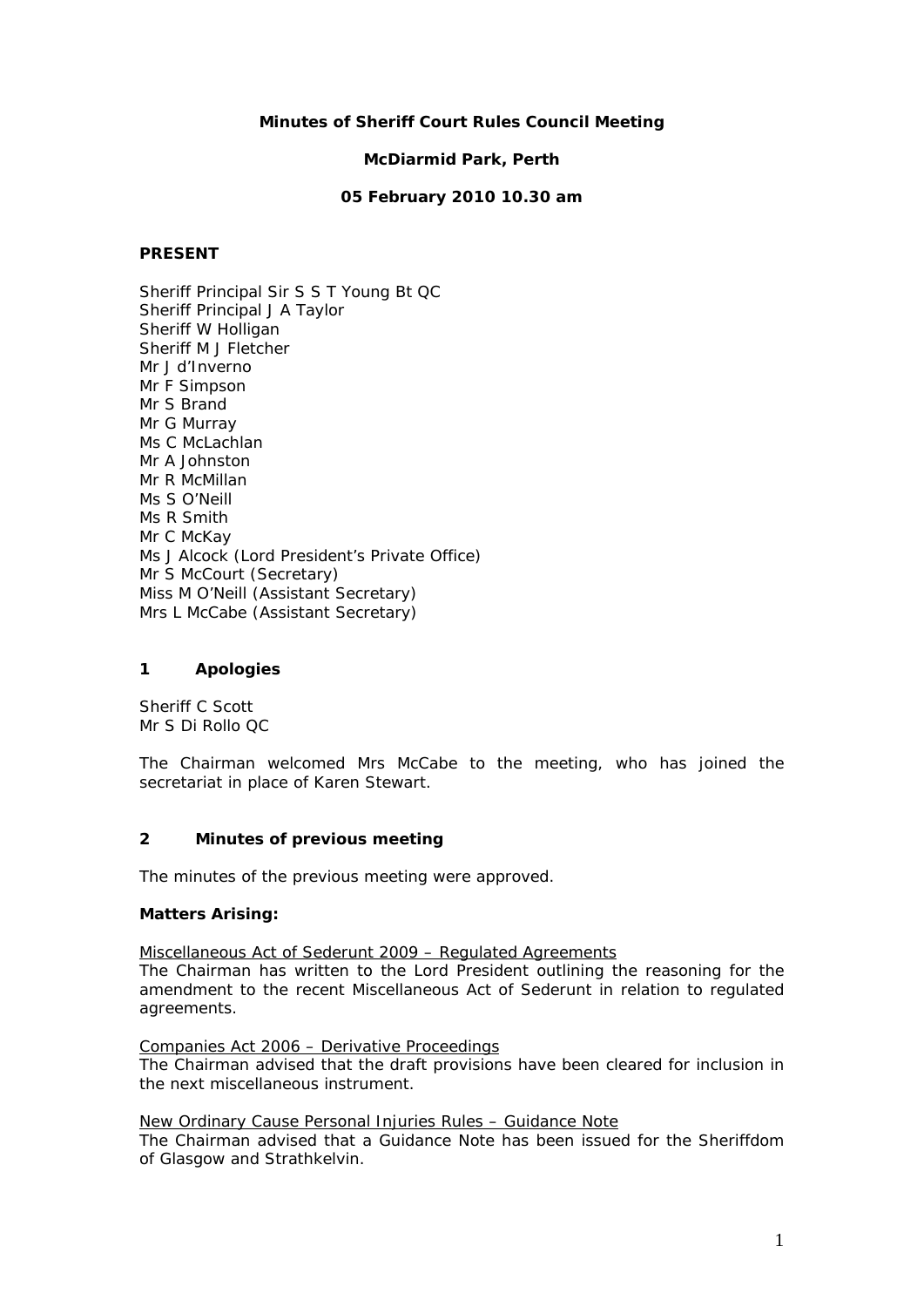#### Sheriff Court Bankruptcy Rules

Sheriff Holligan advised that he was waiting to hear back from policyholders. He advised that investigations are being made into the English procedure, which is in similar terms to the Scottish provisions.

#### Pensions Act 2008

The Chairman advised that the instrument has still to be finalised, as the secretariat is still awaiting sight of the final regulations and commencement order.

Simplified Divorce Applications – Intimation by Sheriff Officers The Chairman advised that the draft provisions have been cleared for inclusion in the next miscellaneous instrument.

#### The 2007 Lugano Convention

The Chairman advised that the instrument is now in force.

Adults with Incapacity (Scotland) Act 2000 – Subsequent Applications

The Chairman advised that he had written to the Lord President outlining the reasoning for the Council's decisions not to make further rules of court. The secretariat advised that they had written to Mr Condy asking for details of instances in which a difficulty has arisen in practice in consequence of the current rules but no response has been received.

# **3A Bankruptcy & Diligence (S) Act 2007 - Admiralty actions**

The Council considered the paper produced along with the amended Court of Session Rules on Admiralty actions. Sheriff Holligan advised the meeting that the Scottish Law Commission had previously published a paper on arrestments, recommending that rules of court should be provided for admiralty actions in the sheriff court.

Following discussion, the Council agreed in principle that provision should be made in rules of court in order to confirm the procedure for sheriff court applications. It was agreed that such applications should be made under Ordinary Cause procedure, in similar terms to the amended Court of Session rules.

It was agreed that Sheriff Holligan liaise with both the secretariat and the drafter in relation to the draft provisions with a view to the draft instrument being considered by the Council at its May meeting.

# **Action: Sheriff Holligan to liaise with both the secretariat and the drafter in relation to the draft provisions**

## **3B Bankruptcy & Diligence (S) Act 2007 – Section 216 provisions**

The Council considered the policy paper along with the paper produced by the secretariat. The Council agreed that the proposed legislation would place the debtor in a worse situation than under the current legislation. The Council agreed that the anomaly lay in the interaction between the proposed legislation and the current rules of court. Although the Council normally takes the view that it cannot through rules rectify an unintended consequence of primary legislation, it agreed that given the particular circumstances here an exception could be made. The Council agreed to amend Rule 24.1(4) of the Summary Cause Rules to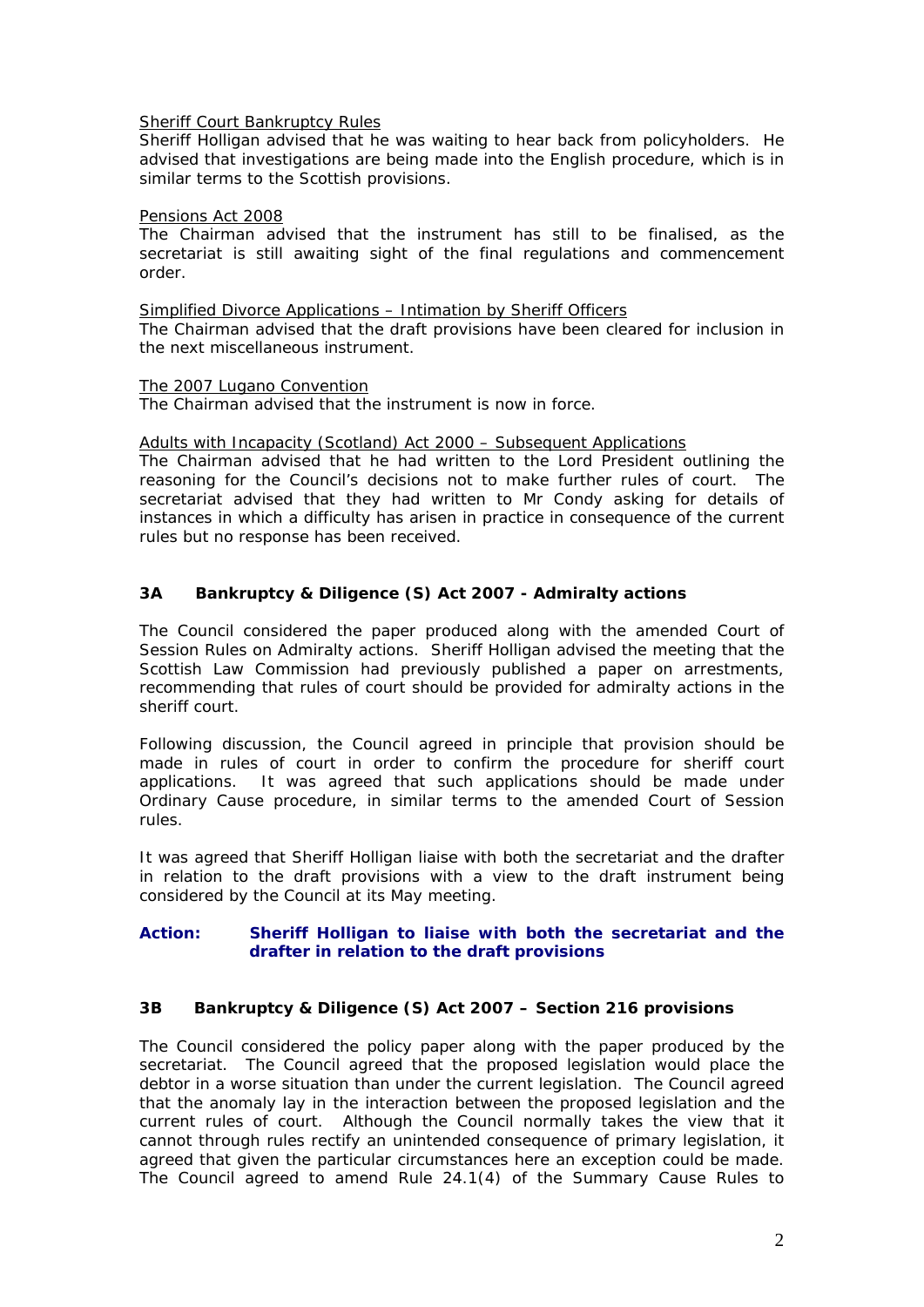provide that the time limit does not apply to charges served under section 216 of the 2007 Act.

Ms Smith asked the Council to consider removing the general 14 day time limit and also to consider the circumstances in which a decree can be recalled, citing difficulties in practice. Following discussion, Ms Smith agreed to provide a policy paper outlining the difficulties in practice with the current provisions for consideration at the next Council meeting.

## **Action: Ms Smith to provide a policy paper outlining the difficulties in practice with the current provisions**

# **4 Northern Rock plc Transfer**

The Council considered the exchanges of correspondence between Tods Murray, Solicitors and the Lord President's Private Office over a change of name by Northern Rock plc. The Council discussed the current procedure for companies changing their name and discussed past cases, including Glasgow Housing Association and Halifax Bank of Scotland and how the changes had been achieved.

Following extensive discussion, the Council agreed in principle that they supported the idea of Sheriffs Principal being given the power to issue directions in such circumstances by Act of Sederunt. This would be subject to the following conditions:

- a) The company would require to submit to the Sheriff Principal within each relevant sheriffdom the names of the cases to which the name change should apply
- b) if and when such a direction is made by the Sheriffs Principal, the company would be responsible for intimating the change of name to the parties involved in all the cases. It is envisaged this would be by first class post with a certificate of intimation requiring to be lodged in process
- c) any party to an action can apply to the court for the Order to be reconsidered in their particular case

The Council also considered that the cost of such procedure should be borne by the Pursuer rather than being costs within the action. The Council agreed to ascertain the views of Tods Murray in relation to the proposed action above in relation to Northern Rock and requested the secretariat write to them in the above terms. The matter was continued until the next meeting for this purpose.

# **Action: Secretariat to write to Tods Murray to seek their views in relation to the proposed action**

## **5 Human Fertilisation & Embryology Act 2008**

The Council considered the draft instrument along with the drafter's note. It was agreed that the matter be cleared by the Chairman in consultation with the working group comprising of Mr Brand and Sheriff Fletcher.

The working group met at the conclusion of the Council meeting and scrutinised the draft and the drafter's note. Amendments were proposed to the draft and the secretariat agreed to instruct the drafter in those terms. The drafter agreed to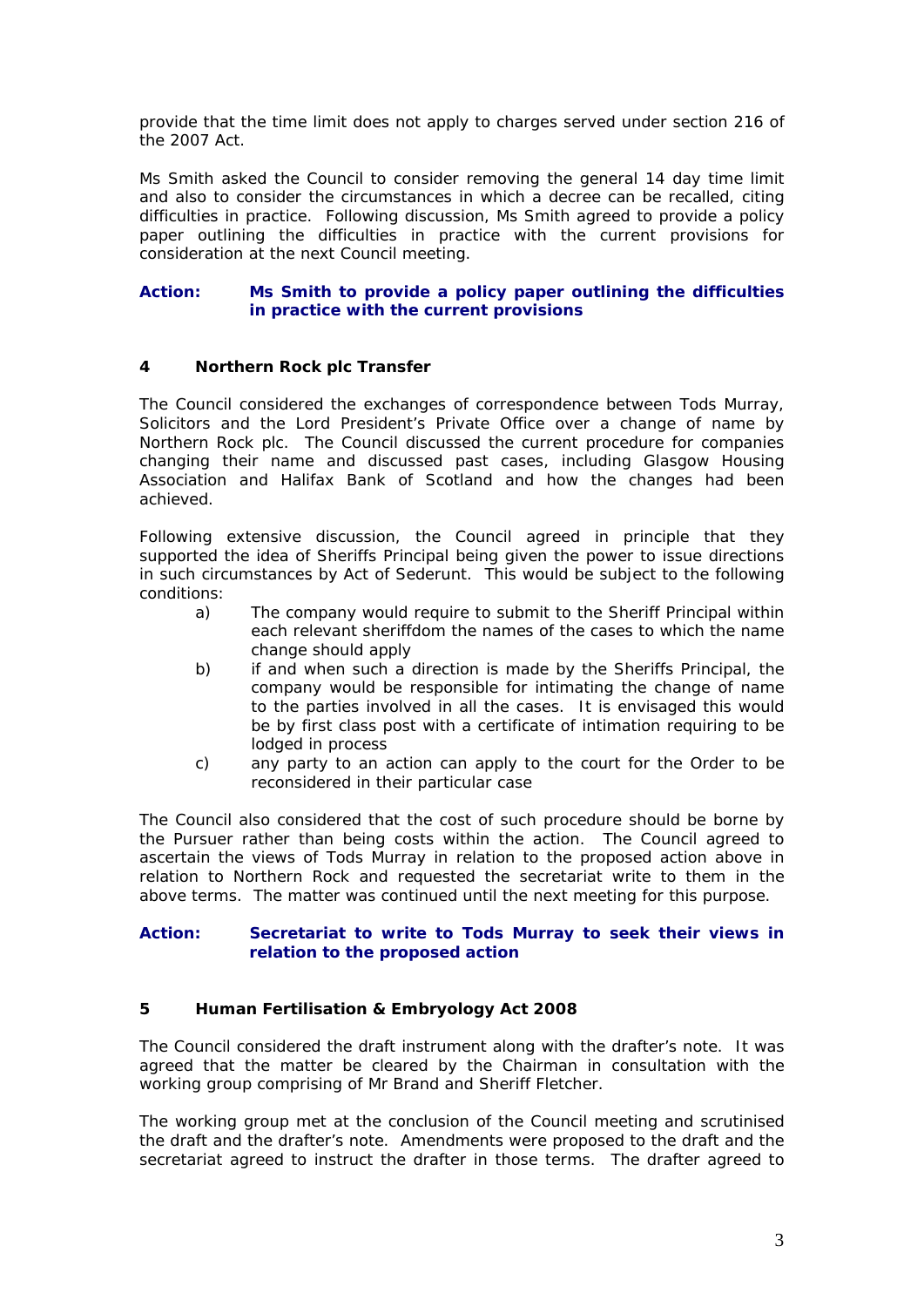provide a revised draft, to be cleared by the Chairman in consultation with the members of the working group.

## **Action: Instrument to be cleared by the Chairman in consultation with Mr Brand and Sheriff Fletcher**

# **6 New Summary Cause PI rules (Ordinary Cause Committee)**

This matter was due to be considered by the Ordinary Cause Committee at the conclusion of the Council meeting. Given time constraints, it was agreed that the Ordinary Cause Committee would meet separately to consider the draft. It was agreed that the final draft would be considered by the Council at its August meeting. The secretariat advised that a lead-in time of around three months was required by Scottish Court Service to allow adaptation to computer systems and forms.

The Council considered the comments from Mr Di Rollo that all personal injury actions should be raised as ordinary actions but agreed that this would not be possible as in terms of Section 35(1)(a) of the Sheriff Courts (Scotland) Act 1971, actions for payment of £5,000 or less must be raised as a summary cause.

The Council also considered the correspondence received from John Henderson & Sons, Solicitors and discussed the following matters:

- Form 10e this will be considered by the Ordinary Cause Committee when considering the new personal injury rules.
- Calling of incidental applications the Council was of the view that this appeared to be a programming issue in relation to the particular court rather than a widespread problem and agreed that no rules changes were required.
- Specification of Property the Council agreed that no rules were required as this could currently be achieved under Rule 18.3 by way of incidental application.
- Appeal provisions as these are contained within primary legislation, namely section 38 of the Sheriff Courts (Scotland) Act 1971, the Council does not have the authority to alter the provisions.
- Notices to Admit in order to encourage the agreement of evidence, the Council agreed to make general provision in the Summary Cause Rules for Notice to Admit procedure in similar terms to Rule 29.14 of the Ordinary Cause Rules. It was agreed that this provision should be included in the next Miscellaneous Instrument.

## **Action: Form 10e to be considered by the Ordinary Cause Committee in conjunction with the draft Summary Cause personal injury rules**

## **7 Service of Sequestration petitions**

The Council considered the paper produced by the Secretariat along with the email from Sheriff Holligan. Sheriff Holligan gave the background to the case in question and advised that there are no specific rules to provide for the service of sequestration petitions.

The Council considered Section 39 of the Sheriff Courts (Scotland) Act 1907, which provides that the procedure in civil causes shall conform to the rules of procedure set forth in Schedule 1 to the Act. In order to clarify the procedure,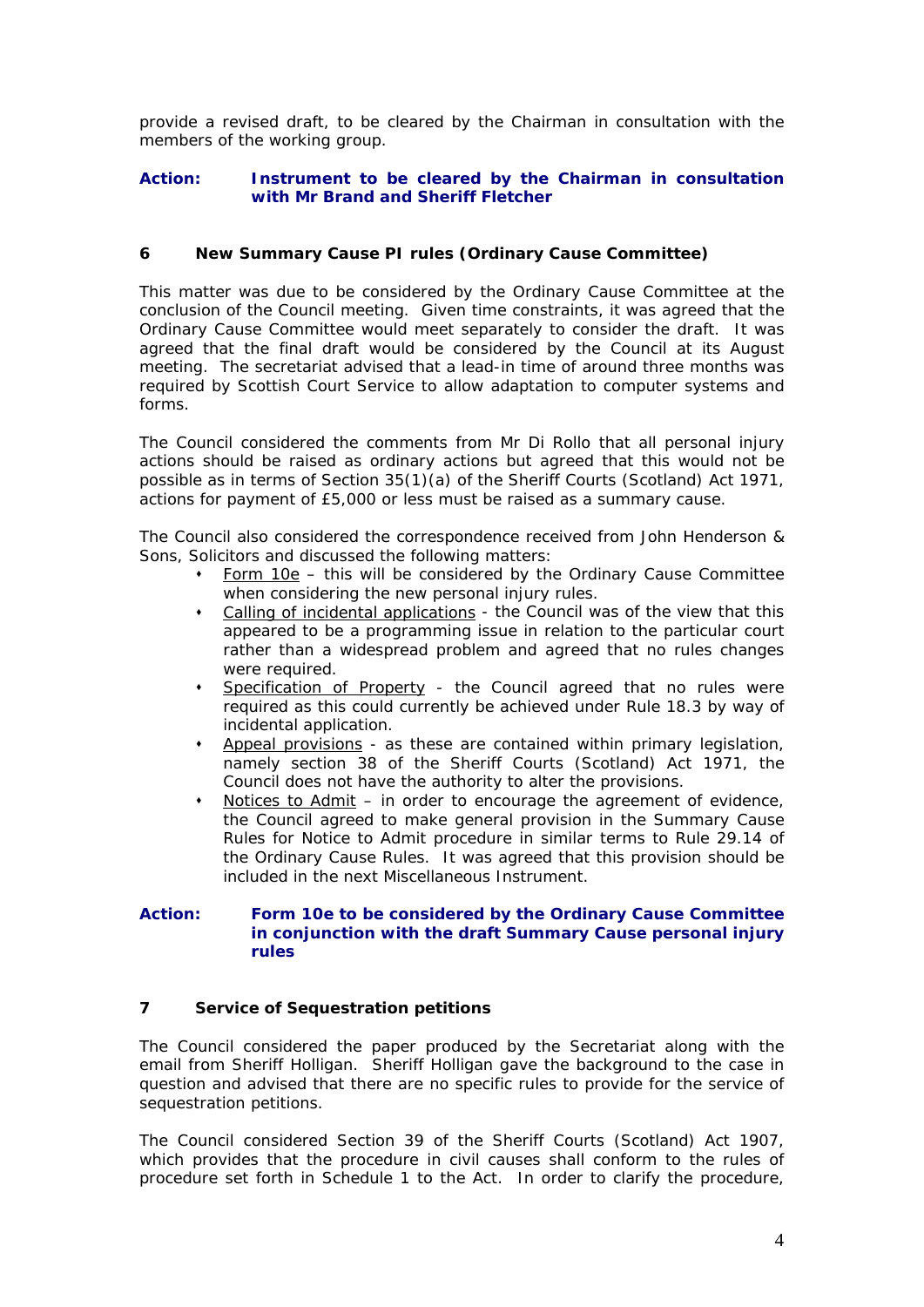the Council agreed that specific rules should be prescribed for the service of sequestration petitions. The Council was of the view that Rules 5.3-5.6 of the Ordinary Cause Rules should apply. However, it was agreed that the Secretariat contact the Accountant in Bankruptcy to ascertain their views on the proposal, in particular, in relation to postal service of such petitions.

#### **Action: Secretariat to write to the Accountant in Bankruptcy to ascertain their views in relation to proposed rules for service of sequestration petitions**

# **8 Business Update**

The Council noted the progress on the items contained within the business update. Updates were provided on the following matters:

## The Lord President's Advisory Group on Diligence

Sheriff Holligan advised that the removings sub-group is due to meet on 09 February to discuss the consultation responses. The main group has been adjourned pending the report of the sub-group. The Chairman extended his thanks to Sheriff Holligan and the Council members involved for their work in relation to this matter.

#### Home Owner & Debtor Protection (S) Bill Working Group

Sheriff Fletcher advised that the sub-group had met twice to consider the draft Bill and its implications for rules of court. He advised that the Bill repeals the Mortgage Rights Act but the provisions are not re-enacted in the Bill. He advised that further amendments are scheduled for Stage 3 of the Bill, which is scheduled for later this month.

The drafter advised that there is also an anomaly in relation to cases calling in court. The policy intention is that the procedure be by way of summary application to allow all cases to call in court. It was expected that this would be contained within the Bill. The Council agreed that, if required, this provision could be included in rules of court.

## Scottish Civil Courts Review Report Working Group

The Secretary advised that a meeting had been scheduled for 16 December 2009. However, this was cancelled to await the outcome of a meeting between the Scottish Government and key stakeholders. He advised that a series of further meetings are scheduled to take place in the next few weeks. Following discussion, the Council agreed to await the outcome of the meetings but that it was important for the Council to progress matters. The Secretary agreed to advise the Council of feedback from the meetings and agreed to arrange a meeting of the working group thereafter.

Miscellaneous Act of Sederunt 2009 – Regulated Agreements Sub-Committee Sheriff Principal Taylor advised that the sub-committee had met and formulated proposals for rules of court. A small consultation had taken place and the group is due to meet again to consider the responses.

## **9 AOCB**

#### Bill guidance

The Secretariat asked the Council for clarification in relation to the detail of provision/procedure it expected to see in rules of court. This follows enquiries in